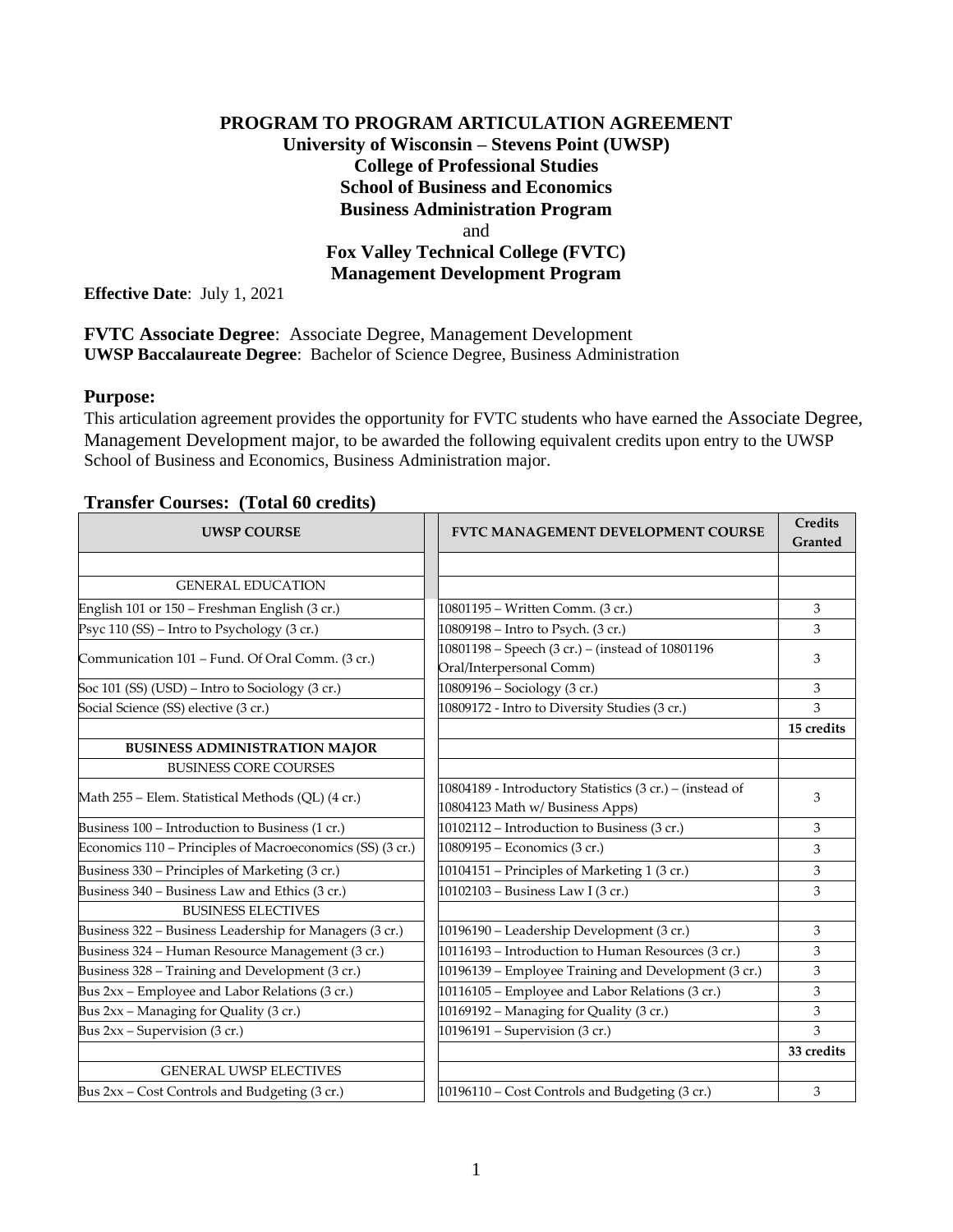| Bus $2xx$ – Contemporary Business Issues (3 cr.) | 10196108 – Contemporary Business Issues (3 cr.)  |            |
|--------------------------------------------------|--------------------------------------------------|------------|
| Bus $2xx$ – Lean Tools $(2 \text{ cr.})$         | $10623195 -$ Lean Tools (2 cr.)                  |            |
| Bus $2xx$ – Principles of Safety (2 cr)          | 10196121 - Principles of Safety $(2 \text{ cr})$ |            |
| Bus $2xx$ – Problem Solving (2 cr)               | 10196131 - Problem Solving (2 cr)                |            |
|                                                  |                                                  | 12 credits |
|                                                  |                                                  |            |
|                                                  | <b>TOTAL TRANSFERRED CREDITS</b>                 | -60        |

## **REQUIRED COURSES: (Total 65-71 credits)**

The following coursework will be required to obtain the Bachelor of Science in Business Administration:

| <b>UWSP REQUIREMENT</b>                              | <b>UWSP COURSE</b>                                    | Credits       |
|------------------------------------------------------|-------------------------------------------------------|---------------|
|                                                      |                                                       |               |
| <b>GENERAL EDUCATION</b>                             |                                                       |               |
| <b>Written Communication</b>                         | English 202 - Sophomore English                       | 3             |
| Wellness                                             | Choose from designated classes                        | $\mathbf{1}$  |
| Arts (ART)                                           | Choose from designated classes                        | 3             |
| Historical Perspectives (HP)                         | Choose from designated classes                        | 3             |
| Natural Sciences (NS)                                | Choose from designated classes                        | 3             |
| Humanities (HU)                                      | Choose from designated classes                        | 3             |
| Additional ART/HU/HP/NS                              | Choose from designated classes                        | 3             |
| Global Awareness (GA)                                | Can be satisfied with above classwork                 | $0 - 3$       |
| Environmental Responsibility (ER)                    | Can be satisfied with above classwork                 | $0 - 3$       |
|                                                      |                                                       | 19-25 credits |
| <b>BUSINESS ADMINISTRATION MAJOR</b>                 |                                                       |               |
| <b>BUSINESS CORE COURSES</b>                         |                                                       |               |
| Math for Social Sciences or Applied Calculus         | Math 109 or 111*                                      | 4             |
| Principles of Microeconomics (SS)                    | Econ 111                                              | 3             |
| Introduction to Financial Accounting                 | Acct 210                                              | 3             |
| Introduction to Managerial Accounting                | Acct 211                                              | 3             |
| Written Communication for the Business Professional  | <b>Bus 300</b>                                        | 3             |
| Oral Communication for the Business Professional     | <b>Bus 301</b>                                        | 3             |
| Organizational Behavior                              | <b>Bus 325</b>                                        | 3             |
| Principles of Finance                                | <b>Bus 350</b>                                        | 3             |
| Principles of Production                             | <b>Bus 360</b>                                        | 3             |
| Management Information Systems                       | <b>Bus 370</b>                                        | 3             |
| Principles of Business Analytics                     | <b>Bus 380</b>                                        | 3             |
| Internship (EL)                                      | <b>Bus 497</b>                                        | 3             |
| Management Capstone                                  | <b>Bus 480</b>                                        | 3             |
| <b>GENERAL BUSINESS ELECTIVES</b>                    |                                                       |               |
| Choose from 200-400 level ACCT, BUS, or ECON courses | See course catalog and semester timetable for options | 3             |
| Choose from 200-400 level ACCT, BUS, or ECON courses | See course catalog and semester timetable for options | 3             |
|                                                      |                                                       | 46 credits    |
|                                                      |                                                       |               |
|                                                      | <b>TOTAL REMAINING CREDITS</b>                        | 65-71         |

*\* Will need to test in or take pre-requisite*

*General Business Electives may not include the following courses: ACCT 498, BUS 320, BUS 496, BUS 498, ECON 200, or ECON 498.*